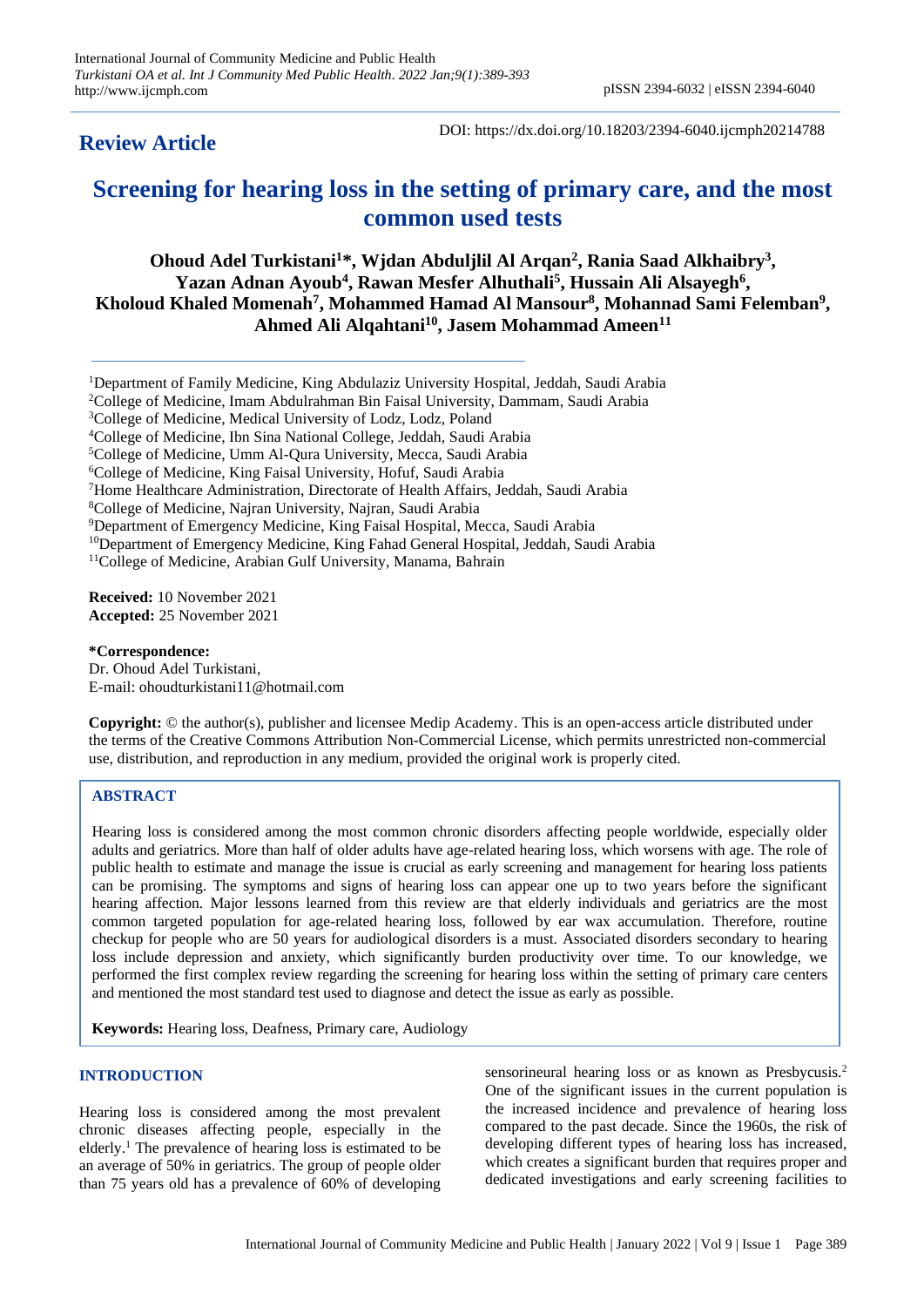reduce the risk.<sup>3</sup> The problems associated with hearing loss are limited to the ear, but it was also found that people who suffer from reduced hearing abilities lack good communication skills, which negatively impact their life quality. In addition to that, it was found that older adults who age-related sensorineural hearing loss developed significant levels of depression compared to healthy people in their age group.<sup>4</sup> Therefore, audiological care is among the necessary healthcare-provided services. The role of primary health care is beyond the essential screening services and not limited to screening for diabetes mellitus or hypertension. Early screening for all body systems should be indicated to detect early manifestations of progressive diseases.<sup>5</sup> People with specific risk factors for hearing loss should be indicated for early and continuous screening routines for their hearing abilities.

The risk factors include aging, frequent exposure to loud sounds for prolonged times, genetic factors, risk of occupational-associated hearing loss, and the usage of ototoxic drugs.<sup>6</sup> Early signs of hearing loss are among the red lines that can be detected during primary screening. Signs include difficulty in hearing people and misunderstanding the conversations, a history of increasing the sound volume while watching TV, history of feeling stressed. In contrast, conversations include unilateral deafness, decreased ability to recognize the direction of the sound, talking loudly without recognition of sound volume, and inappropriate responses to conversations.<sup>1</sup> The onset of early singing can be around 24 months before the significant affection of ears. Primary care physicians are the vanguard of early screening, disease detection, and primary prevention. The primary care physicians in the first instance imply the role of detecting the symptoms and signs as early as possible. Despite the current advancements in medicine, primary screening remains a need for all diseases, as early detection and management are more promising than late detection with various treatments.<sup>7</sup> A few years ago, the preventive services task force initiated a campaign to detect auditory diseases within the community, which accepts patients through referrals from primary care centers. This project was one of the essential innovative methods for the early management of people with risk factors and hearing loss prognosis within the next few years.<sup>8</sup> This article aims to review the literature regarding the current evidence about hearing loss screening in primary healthcare settings and highlight the most commonly used hearing tests in the screening process.

# **LITERATURE REVIEW**

This literature review is based on an extensive literature search in Medline, Cochrane, and EMBASE databases which was performed on  $27<sup>th</sup>$  October 2021 using the medical subject headings (MeSH) or a combination of all possible related terms, according to the database. To avoid missing potential studies, a further manual search for papers was done through Google Scholar while the reference lists of the initially included papers. Papers discussing screening for hearing loss in the setting of primary care, and the most common used tests were screened for useful information. No limitations were posed on date, language, age of participants, or publication type.

# **DISCUSSION**

### *Hearing loss, etiology, and types*

Hearing loss can affect both genders at any age, from newborns to the elderly. However, there is significant dominance in geriatrics and older people who are above 60 years old. Hearing loss can develop from any part within the auditory system including, the external ear, middle ear, and inner ear.<sup>1</sup> According to the site of the problem, the type of hearing loss is classified and identified. There are different etiologies for the various types of hearing loss. The most common presentation for hearing loss in the elderly is the sensorineural hearing loss associated with age, known as presbycusis. While in infants and newborns, the most common cause for deafness is secondary to inflammation within the middle ear, as acute otitis media or middle ear effusion.<sup>9</sup>

#### *Presbycusis and sensorineural hearing loss*

Presbycusis is hearing loss due to an affection of the inner ear system, either the cochlea or the neural auditory system. Usually, the most common risk factor leading to sensorineural hearing loss is hereditary, genetic factor's role a significant implication. However, some environmental factors and social factors may influence the process of hearing loss.<sup>10</sup> The pathophysiology of hearing loss in Presbycusis is idiopathic to the moment. However, the current evidence supports that the overstimulation to the auditory system for long periods, especially when hereditary factors are present, is linked to the aging degeneration process.<sup>10</sup> Presbycusis is significant in the older age group compared to young adults and children. The incidence was 66% in people over 80 years old compared to the minimal affection in adolescents.<sup>10</sup> Although, this does not negate the presence of diseases within infants. People with Down syndrome have high liability to develop audiological manifestations, including Presbycusis, since they were born.<sup>11</sup>

#### *Conductive hearing loss*

Conductive hearing loss patients usually have a good prognosis since the problem is primarily temporary and can be managed easily compared to sensorineural hearing loss. In adults, the most common cause for conductive hearing loss is an accumulation of ear wax within the external ear or the ear canal.<sup>12</sup> The accumulation of wax decreases the ability of good penetration from the outer environment passing to the middle ear and relying on the inner ear auditory pathway. While in children, the most typical cause for conductive hearing loss is secondary to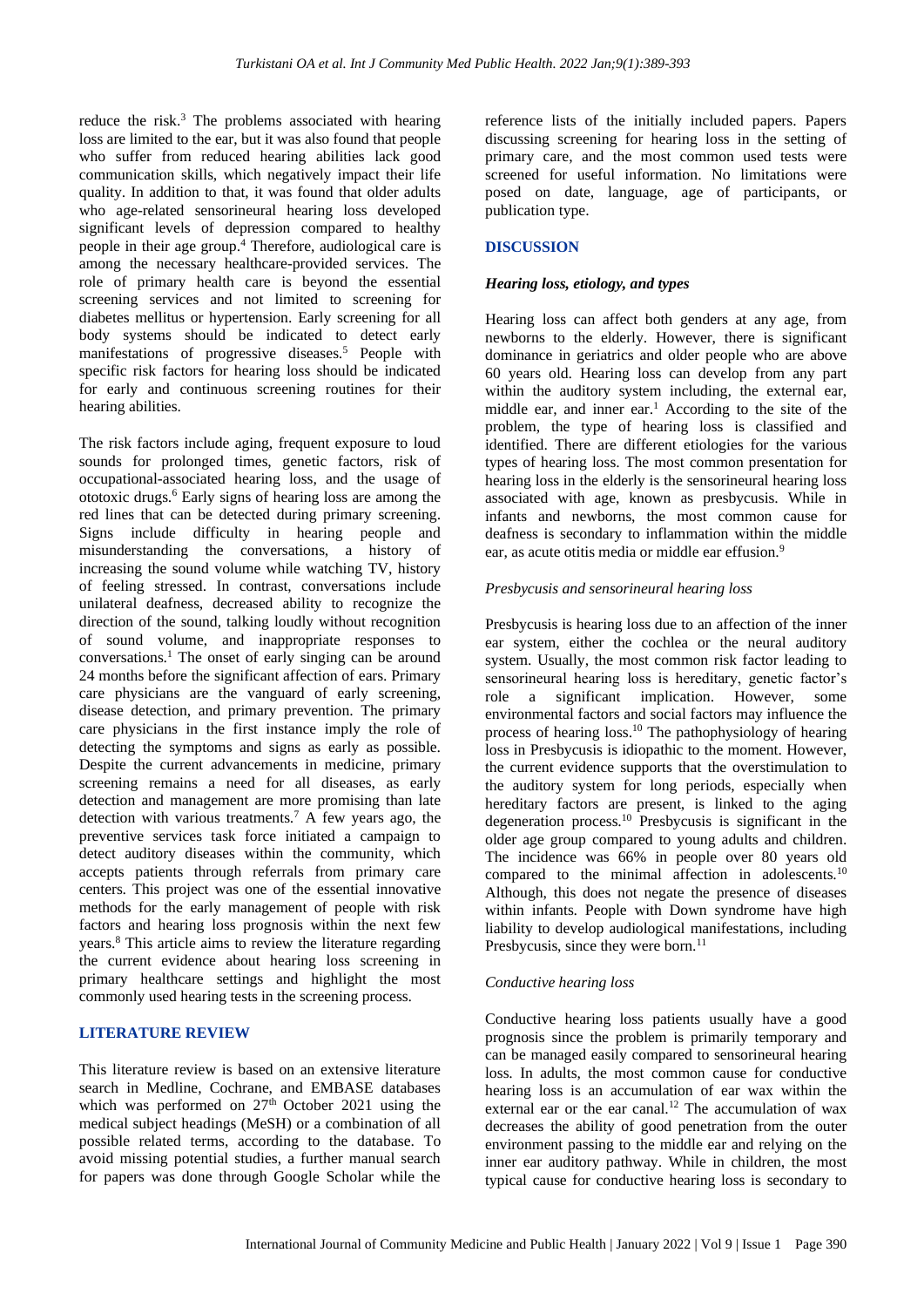infection of common colds, which by role causing collapse to the Eustachian tube and therefore affecting the middle ear; followed by a consequence of acute otitis media progressing into fluid effusion or as known as middle ear effusion.<sup>13</sup> So, the pathophysiology behind conductive hearing loss is simple, preventable, and easily manageable, except for some cases of tumors within the middle ear or external ear, which may require surgical intervention to restore the normal function of the ear. $^{14}$ 

# *Mixed hearing loss*

The state of mixed hearing loss is a combination of two issues; an issue complicated by sensorineural hearing loss in addition to a conductive system problem. Although this condition is uncommon, certain medical conditions such as ear infections may complicate a mixed hearing loss prognosis.<sup>15</sup> However, the highest prevalence and incidence for mixed hearing loss was found in people who had genetic factors for Presbycusis and developed a problem related to the external ear, such as accumulation of earwax or furunculosis within the ear canal.<sup>15</sup> Protocols of treatment, management, and prevention are controversial but primarily symptomatic. A systemic screening for the audiological system is indicated to detect the cause of deafness, and accordingly, the treatment plan is carried out.<sup>15</sup>

#### *Tests used in hearing assessment*

#### *Pure-tone audiometry*

Pure tone audiometry, also known as pure tone audiogram, is a standard subjective test used for a long time to determine the efficacy of hearing for patients.<sup>16</sup> The pure tone audiometry is a subjective test that depends on the patient's responses and cooperation during the examination process, and any delayed responses from the patient may impact the reliability of results. Therefore this test is better for adults rather than children.<sup>16</sup> The idea of the test relies on testing both the air condition and bone conduction for the sound in the ear and determining the air-bone gap if present. Despite the efficacy of the pure tone audiogram, it may give unreliable results if there are some diseases present within the inner ear, such as cochlear infarction and neurological disorders within the auditory nerves.<sup>17</sup> This test's advantages are numerous, including affordability, accessibility, ease of use, and the comprehensive reporting system. The disadvantages of pure tune audiometry are mainly due to the subjectivity of the test the dependence on the patient's response.<sup>18</sup>

#### *Bone conduction test*

The bone condition test is one of the most commonly used to determine hearing loss and hearing efficacy. The bone conduction test is conducted through the tuning fork to be applied over the bony area behind the ear, which is known as the mastoid process, or in the middle of the forehead about one up to two cm above the nasal ridge, and in some

cases, the tuning fork may be applied over the incisor teeth to test the efficacy of bone conduction hearing.<sup>19</sup> Also, it may be used to assess the air conduction by applying it behind the ear without touching the bone or in the midline of the face to determine the volume of sound. The tuning fork test is purely subjective depending on the patient's cooperation with the physician or the audiologist. So, this test may give good results in adults but not in children.<sup>20</sup> The advantages of this test are that the tuning fork is portable, easy to use, affordable, can be performed in any place, and can be performed by educated non-healthcare workers. However, the significant disadvantages of the test are the subjectivity of the test, may provide inaccurate results due to the wrong technique, and cannot determine the exact degree of hearing loss within the ear. $20$ Therefore, the tuning fork test remains a simple test for early detection of suspected hearing loss, but it is not a confirmatory diagnostic method.

#### *Brainstem auditory evoked potential*

Brainstem auditory evoked response test is one of the most advanced facilities to objectively assess the efficacy of hearing without the need for a verbal or physical response from the patient.<sup>21</sup> The test aims to measure the functional vitality of the auditory nerve pathway to the brainstem and the ability of sound condition to hearing center in the brain.<sup>21</sup> The brainstem auditory evoked response depends on five relays within the neural conduction system. At first, at the level of vestibulocochlear nerve synaptic potentials, then on the level of cochlear nucleus of the vestibulocochlear nerve, then on the level of superior olivary nucleus, then on the level of lateral lemniscus axons, and finally to the relay in inferior colliculus within the brainstem.<sup>22</sup> The significant advantage of this test is pure objectivity without a subjective response from the patient. So, it can be a good choice for children, especially newborns and infants. However, the significant disadvantages of this method are the high cost, the little availability, and the need to be present with a tertiary care hospital. So, at the level of primary care centers, this method will not be the study of choice.

#### *Screening in the setting of primary care centers*

Screening for the efficacy of hearing and detection of hearing loss in the setting of primary care centers may be challenging for various reasons. At first, primary care centers in most of the counties around the world are facilitated to serve primary and secondary medical screening tests for specific medical conditions such as hypertension, diabetes mellitus, seasonal infections, nonmajor respiratory disorders, non-major gastrointestinal disorders, and some obstetric and gynecological conditions.<sup>5</sup> In contrast, audiological measurements may be limited and not available, so it is commonly neglected.

However, in the United States of America, it was possible to initiate a successful and sustainable campaign for hearing tests to detect early manifestations of deafness.<sup>23</sup>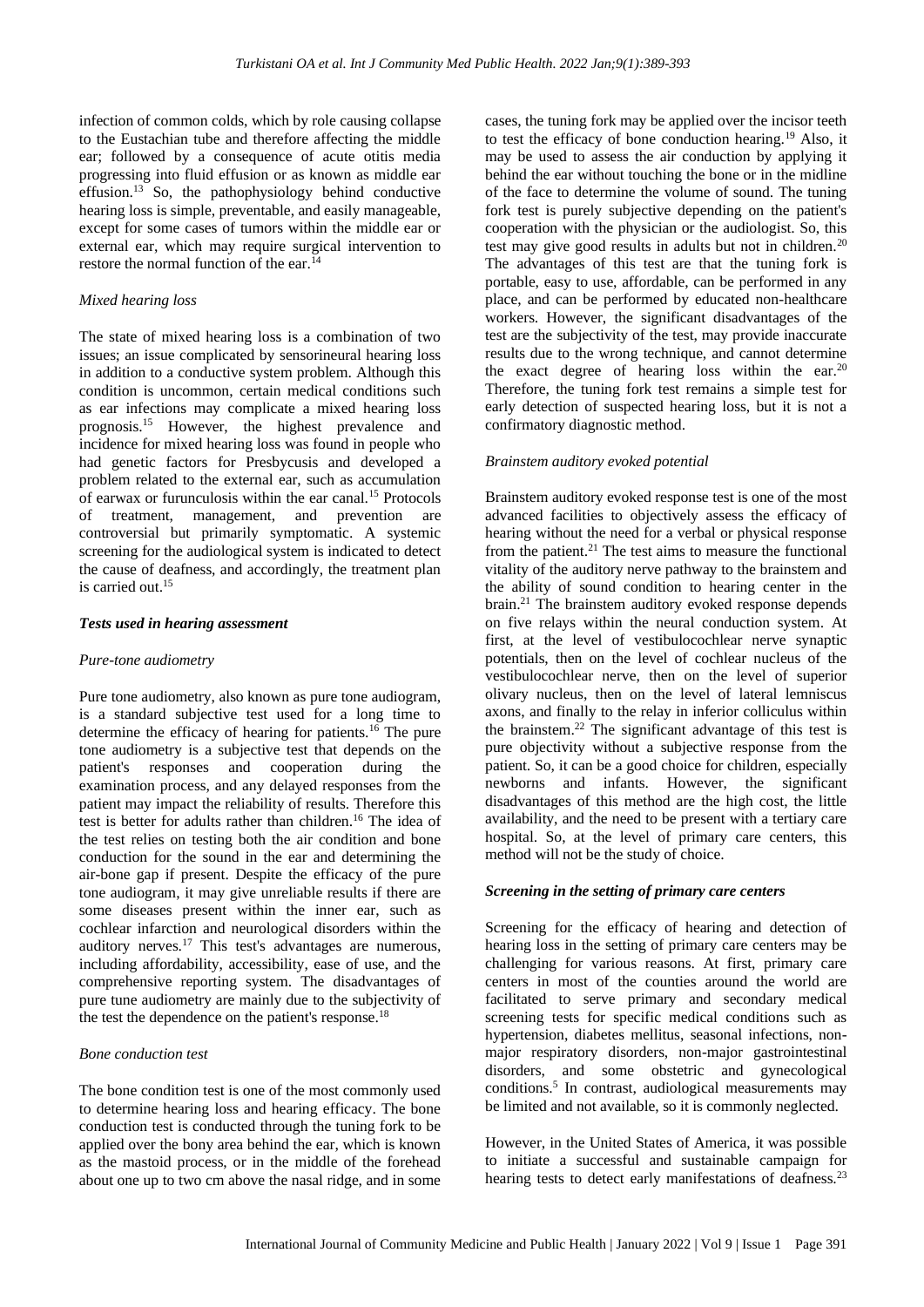We can learn from this exceptional experience that some facilities can be indicated within primary care centers without creating a burden in the healthcare system. At first, using easy and accessible testing methods such as the tuning fork test may be promising to detect early manifestations. Even though it may not detect the same range of issues, it remains a gold standard within the setting of non-major hospitals.<sup>24</sup> Secondly, initiation of an effective referral system from primary care centers to tertiary care centers in case of suspected hearing loss signs or symptoms, so early management is applied before further progression. Thirdly, applying for granting funds from the government to avail more accurate hearing test devices such as pure tone audiogram within primary care centers if possible.<sup>25</sup>

The application of this impactful strategy would be promising in the early screening for audiological disorders within an early time and therefore achieving a good prognosis.

The advantages behind the accessibility, affordability, and liability of accessing hearing screening within primary centers on a routine basis to detect the associated disorders early are not only beneficial at the level of hearing. The early management of hearing disorders prevents other progressive medical conditions such as depression, anxiety, and job loss, which is a significant concern regarding the workforce, infrastructure, and economic stability within the country and governmental system.<sup>25</sup>

# **CONCLUSIONS**

Hearing loss is considered among the most common chronic disorders affecting people worldwide, especially older adults and geriatrics. More than half of older adults have age-related hearing loss, which worsens with age. The role of public health to estimate and manage the issue is crucial and early screening and management for hearing loss patients can be promising. The routine screening protocol should start from the level of primary care centers using single and effective ways to spot diagnose the issue as early as possible.

*Funding: No funding sources Conflict of interest: None declared Ethical approval: Not required*

# **REFERENCES**

- 1. Michels TC, Duffy MT, Rogers DJ. Hearing Loss in Adults: Differential Diagnosis and Treatment. Am Fam Physician. 2019;100(2):98-108.
- 2. Patel R, McKinnon BJ. Hearing Loss in the Elderly. Clin Geriatr Med. 2018;34(2):163-74.
- 3. Tucci DL, Wilson BS, O'Donoghue GM. The Growing-and Now Alarming-Burden of Hearing Loss Worldwide. Otol Neurotol. 2017;38(10):1387-8.
- 4. Rutherford BR, Brewster K, Golub JS, Kim AH, Roose SP. Sensation and Psychiatry: Linking Age-Related Hearing Loss to Late-Life Depression and Cognitive Decline. Am J Psychiatry. 2018;175(3):215-24.
- 5. Leung MA, Flaherty A, Zhang JA, Hara J, Barber W, Burgess L. Sudden Sensorineural Hearing Loss: Primary Care Update. Hawaii J Med Public Health. 2016;75(6):172-4.
- 6. Lasak JM, Allen P, McVay T, Lewis D. Hearing loss: diagnosis and management. Prim Care. 2014;41(1):19-31.
- 7. Walling AD, Dickson GM. Hearing loss in older adults. Am Fam Physician. 2012;85(12):1150-6.
- 8. Chou R, Dana T, Bougatsos C, Fleming C, Beil T. Screening adults aged 50 years or older for hearing loss: a review of the evidence for the U.S. preventive services task force. Ann Intern Med. 2011;154(5):347-55.
- 9. Kral A. Pathophysiology of hearing loss: Classification and treatment options. Hno. 2017;65(4):290-7.
- 10. Kunelskaya NL, Levina YV, Garov EV. Presbyacusis. Vestn Otorinolaringol. 2019;84(4):67-71.
- 11. Buchanan LH. Early onset of presbyacusis in Down syndrome. Scand Audiol. 1990;19(2):103-10.
- 12. Sooriyamoorthy T, De Jesus O. Conductive Hearing Loss. In: StatPearls. Treasure Island (FL): StatPearls Publishing, Copyright © 2021, StatPearls Publishing LLC. 2021.
- 13. Nuttall T, Cole LK. Ear cleaning: the UK and US perspective. Vet Dermatol. 2004;15(2):127-36.
- 14. Cardoso FA, Monteiro EMR, Lopes LB, Avila M, Scarioli BO. Adenomatous Tumors of the Middle Ear: A Literature Review. Int Arch Otorhinolaryngol. 2017;21(3):308-12.
- 15. Hill-Feltham PR, Johansson ML, Hodgetts WE. Hearing outcome measures for conductive and mixed hearing loss treatment in adults: a scoping review. Int J Audiol. 2021;60(4):239-45.
- 16. Davies RA. Audiometry and other hearing tests. Handb Clin Neurol. 2016;137:157-76.
- 17. Kaga K. Auditory nerve disease and auditory neuropathy spectrum disorders. Auris Nasus Larynx. 2016;43(1):10-20.
- 18. Robinson DW. A review of audiometry. Phys Med Biol. 1971;16(1):1-24.
- 19. Bayoumy AB, de Ru JA. Sudden deafness and tuning fork tests: towards optimal utilisation. Pract Neurol. 2020;20(1):66-8.
- 20. Kelly EA, Li B, Adams ME. Diagnostic Accuracy of Tuning Fork Tests for Hearing Loss: A Systematic Review. Otolaryngol Head Neck Surg. 2018;159(2):220-30.
- 21. Polonenko MJ, Maddox RK. The Parallel Auditory Brainstem Response. Trends Hear. 2019;23:2331216519871395.